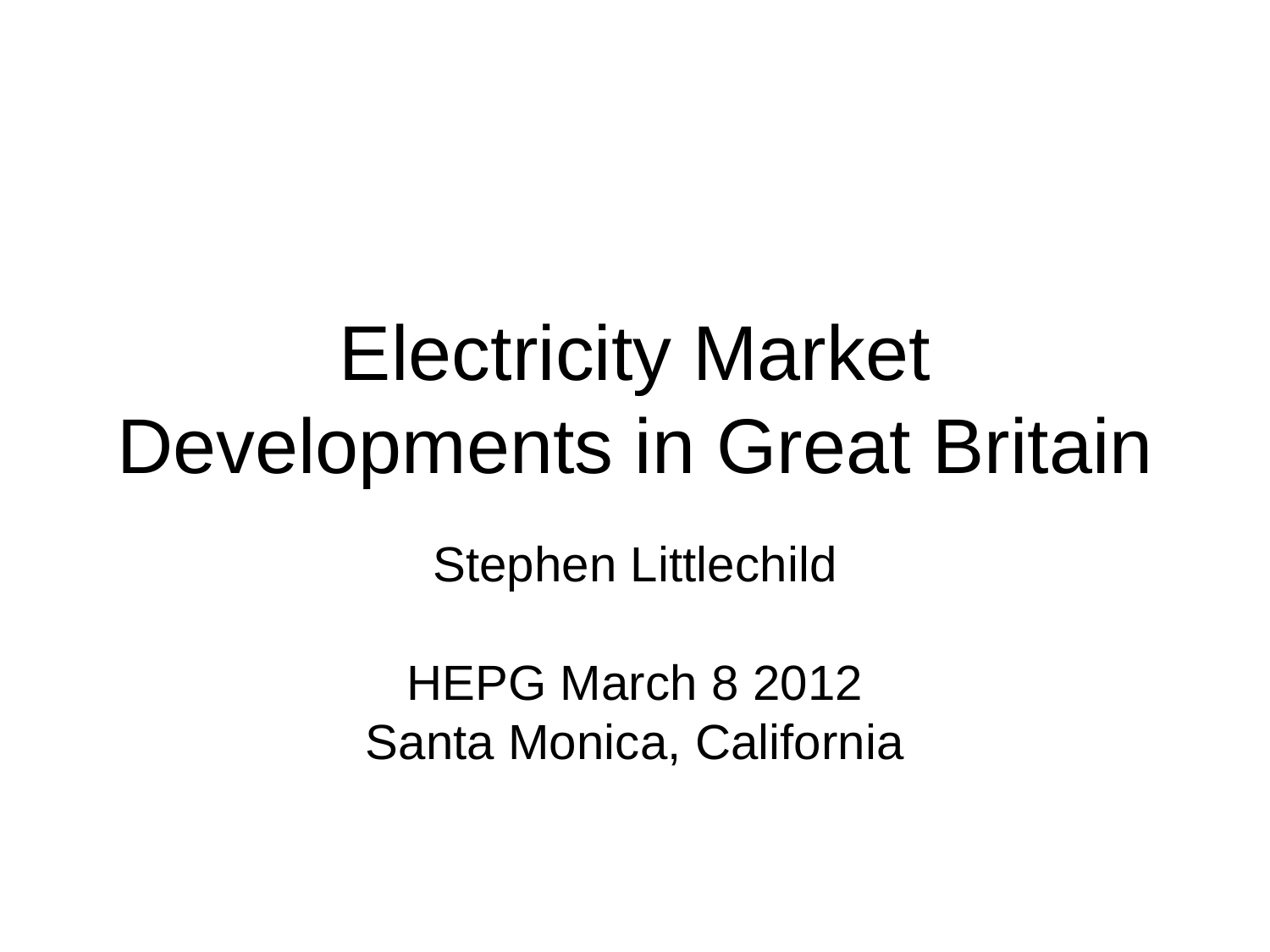# **Outline**

- Govt policy: Electricity Market Reform
	- Carbon emissions
	- Security of supply
	- Renewables
	- Smart meters
- Regulatory policy
	- Transmission expansion
	- T&D Networks RIIO instead of RPI-X
	- Retail trading, liquidity and complexity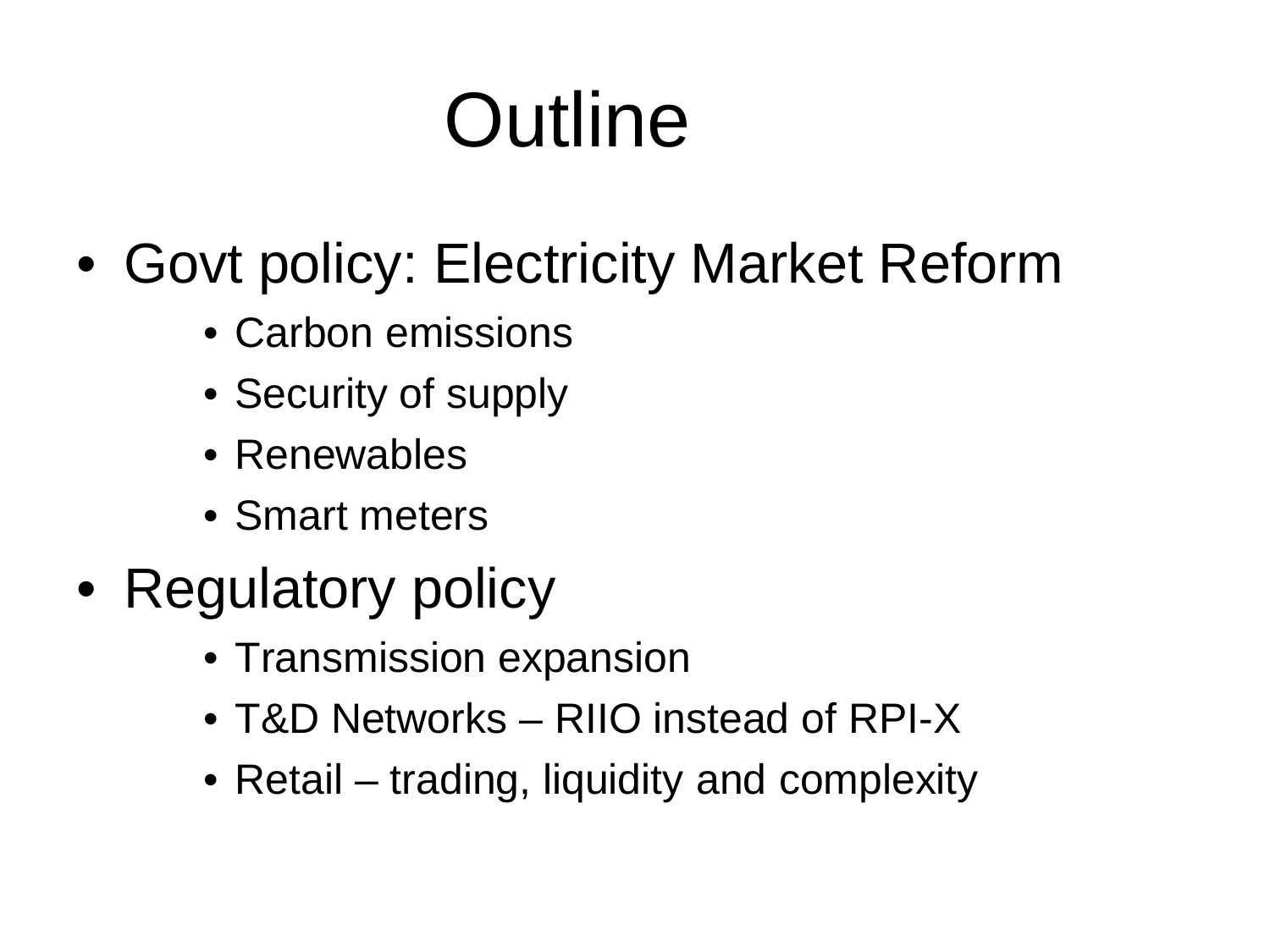# Electricity Market Reform (EMR)

- Planning our electric future: White Paper for secure, affordable & low-carbon electricity
	- July 2011, update Dec 2011, legislation due 2012
- By 2030 we will have
	- Flexible, smart & responsive electricity system
	- Diverse & secure range of low-carbon sources
	- Demand management, storage & interconnection
	- Competition between low-carbon technologies
	- Network for electrification of transport & heating
	- Transition at least cost to consumer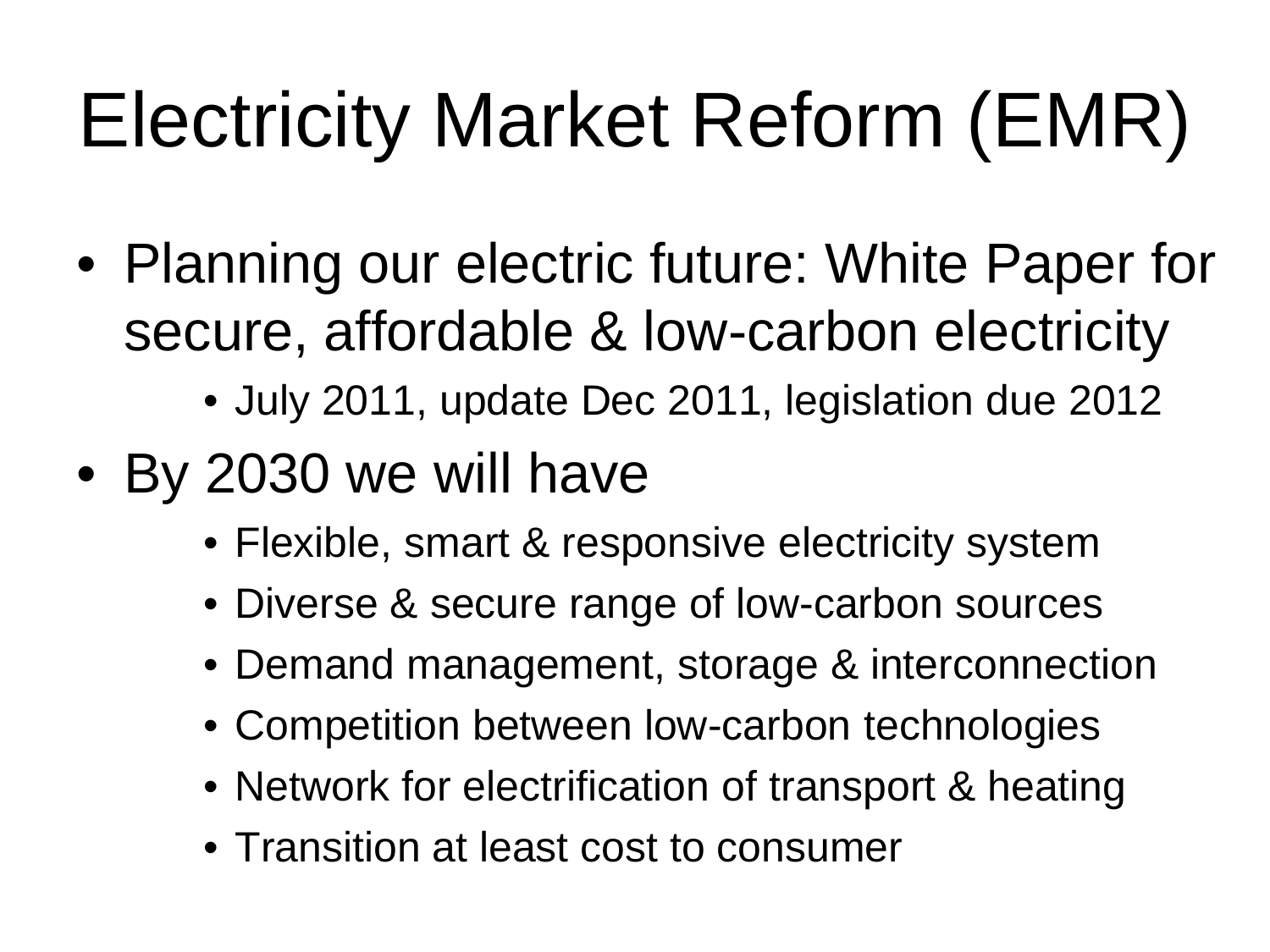# **Challenges**

- Security of supply
	- 1/5 of old generation plant (19 GW) closed in 10 yrs
- Decarbonise
	- 15% renewable 2020 means 30% elec renewable (now 7%)
	- 34% carbon reduction by 2020, 80% by 2050
- Increasing demand
	- Electrification means double demand by 2050?
- Rising electricity prices
	- Wholesale costs, carbon & environmental policies
- Investment program at double current rate
	- £75bn generation + £35bn networks = £110bn by 2020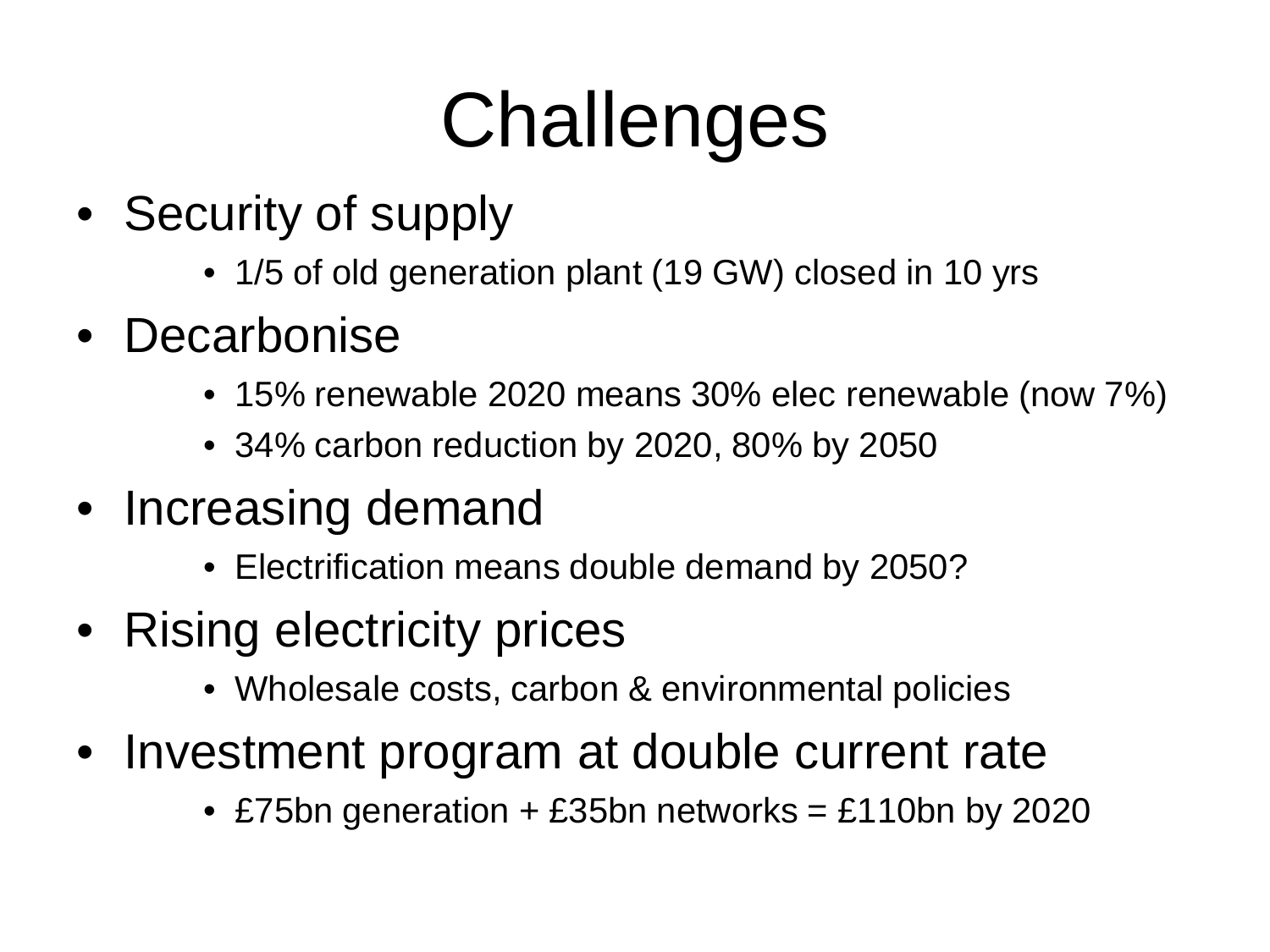## Will market deliver? No

- Market price setting favours fossil fuels, other technologies are more risky
- Entry barriers: high construction costs, illiquid market, lack of long-term buyers
- Carbon price does not reflect full social costs, & volatile, so investment uncertain
- Insufficient incentives for enough investment to meet security of supply
	- Max £950/MWh to date, might need £10,000/MWh
- Solution? Contracts low-carbon & capacity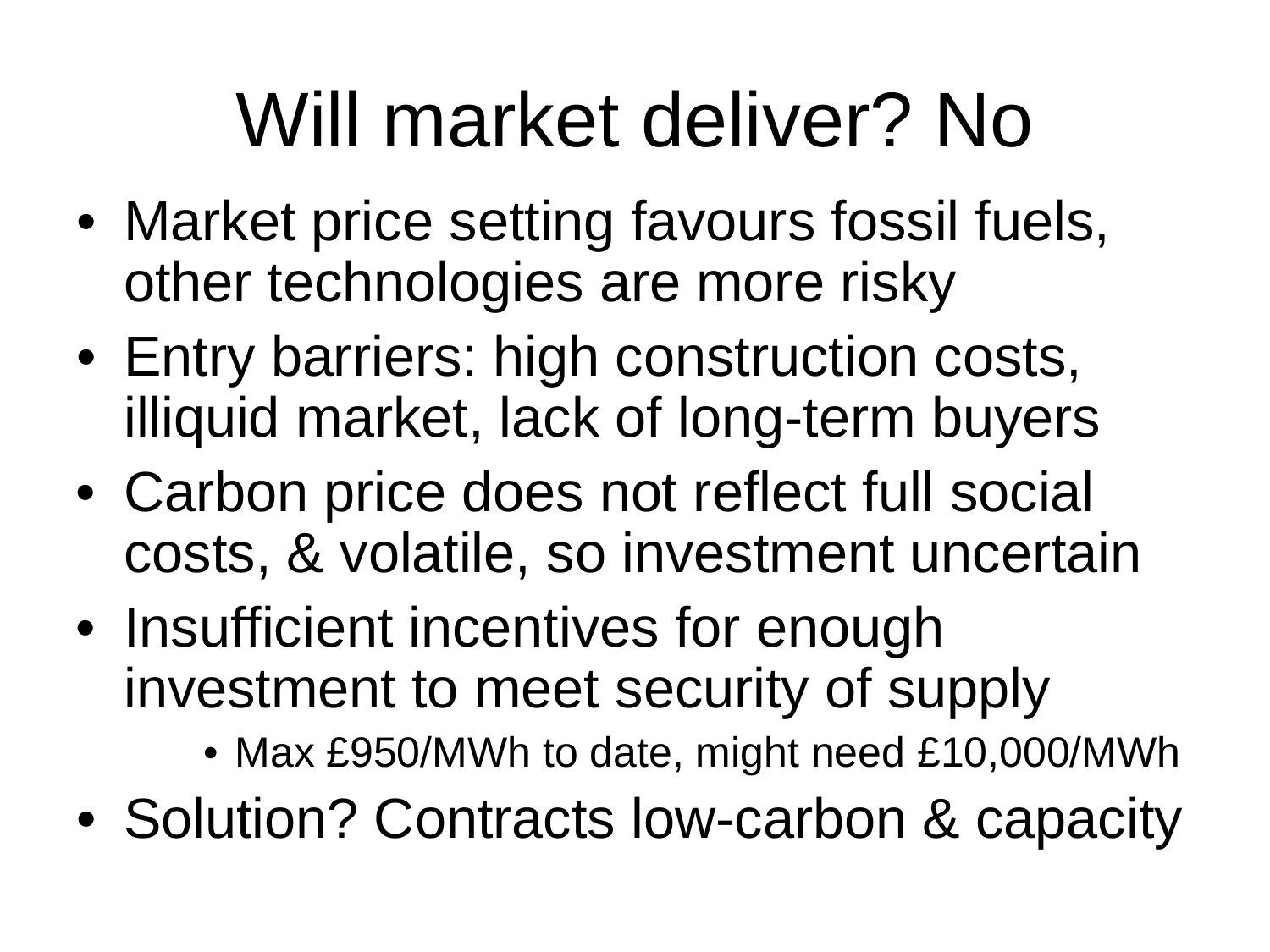#### Low-carbon generation

- Long-term contracts via Feed-in Tariffs with Contracts for Differences
	- With range of technologies: wind, solar, nuclear
- Carbon Price Floor signal to investors
	- To top up EU ETS £0 20/tonne CO2, now £9
	- Target £16 2013, £30 2020, £70 2030
- Emissions Performance Standard (EPS)
	- Max 450g CO2/kWh no new coal without CCS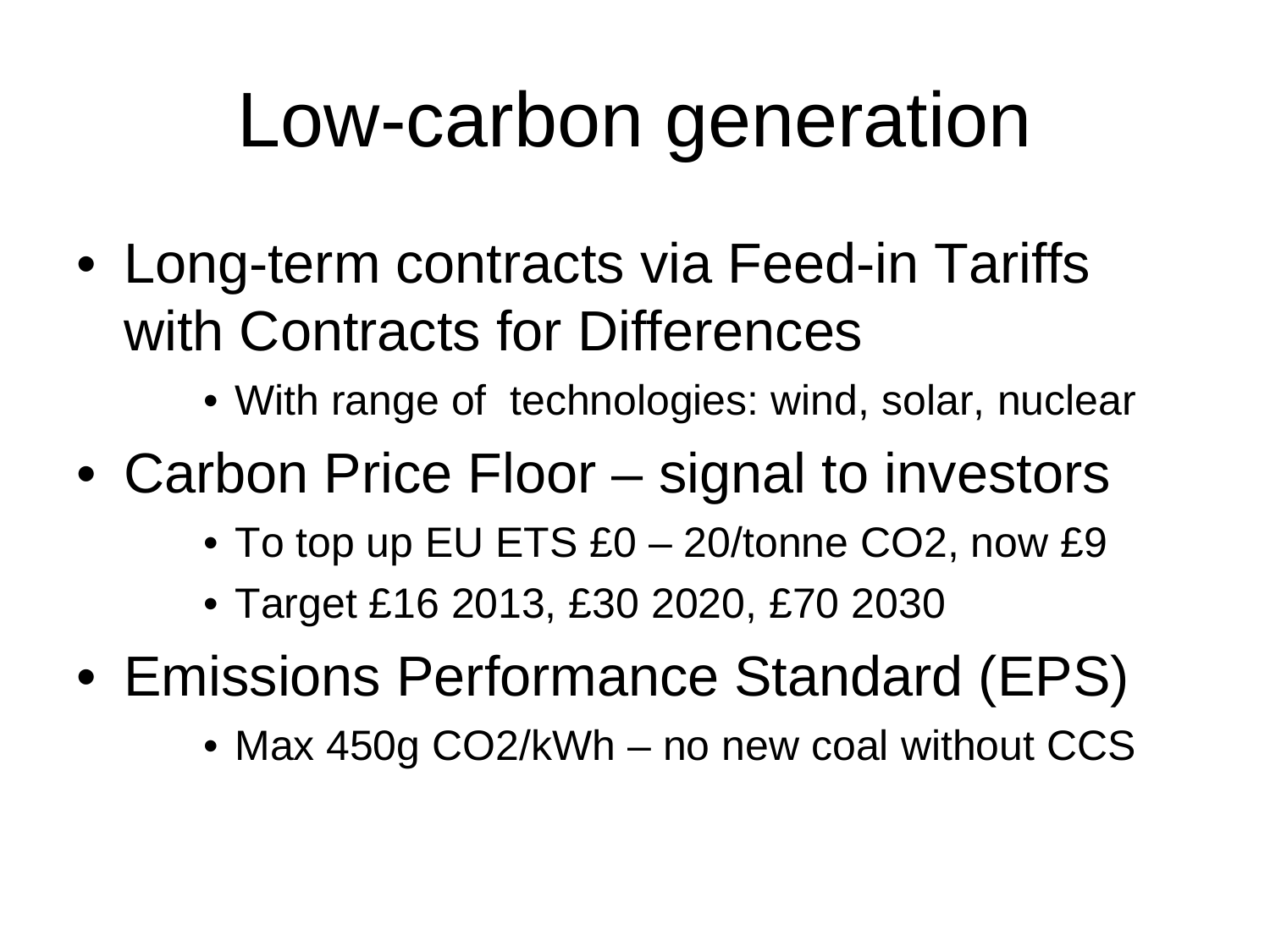#### Additional measures

- Energy efficiency drive: Green Deal
	- Stores offer Pay-as-you-Save package to customers
	- Energy retailers obliged to administer
- New Capacity Mechanism (in case needed)
	- Market-wide, open to all providers incl demand side
- System operator will administer contracts
	- Sign low carbon & capacity contracts
	- Check data, payments, monitor compliance etc
	- Govt & SO periodic assessment of strategy, 2016+
- More liquid wholesale market (Ofgem task)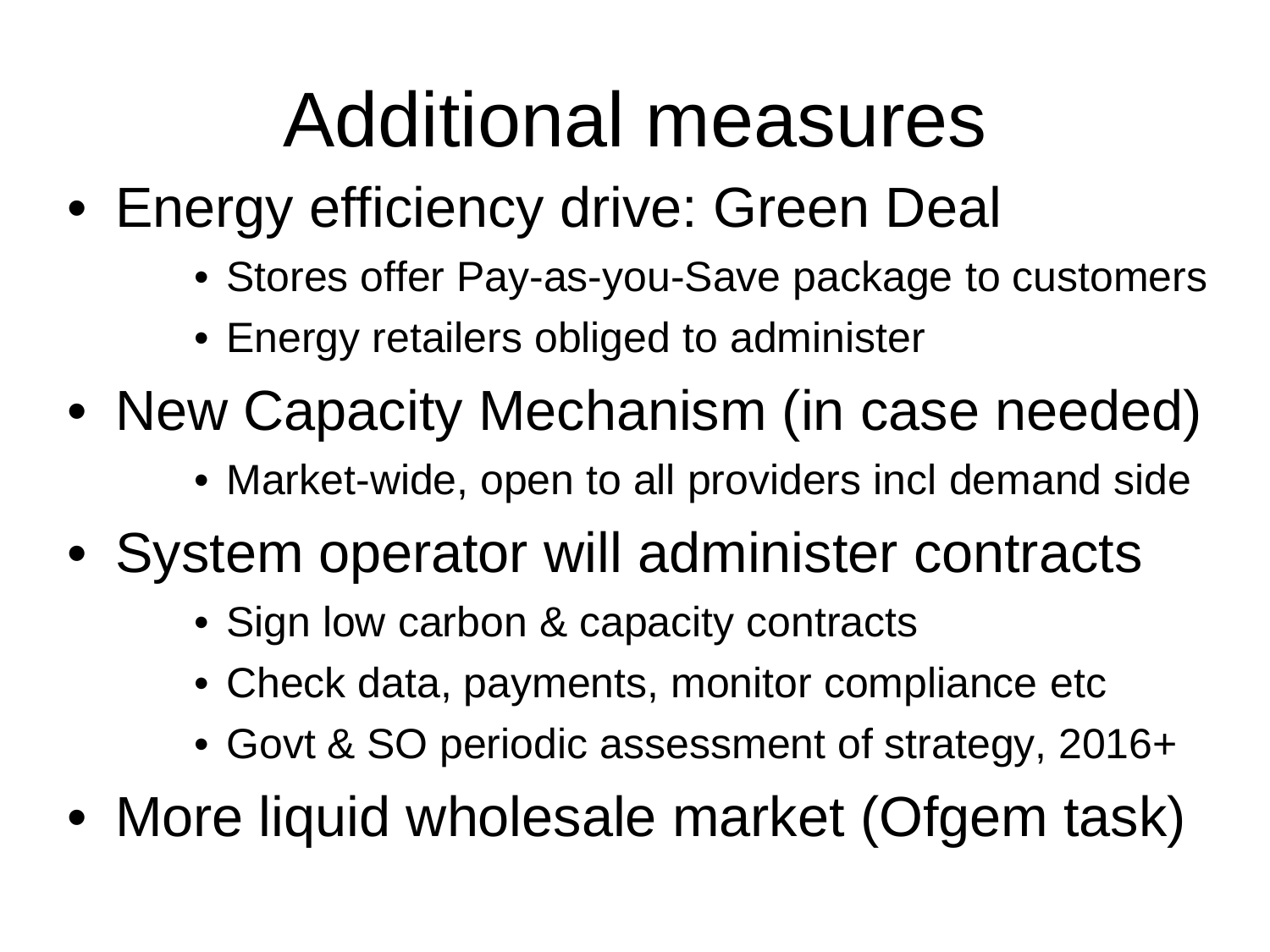#### Smart meters

- All residential customers to have smart meters for electricity & gas: 50m meters
	- Roll-out 2014 2019 (feasible? Opt-outs?)
- Cost  $£10.9$ bn = £218 per meter
	- Installation £6bn, communications £2bn, IT £1bn
- Benefit (20 years) £16bn = £319 per meter
	- Consumers: reduced energy consumption £5bn
	- Suppliers: avoided site visits & inquiries £9bn
- Net benefit £100 per meter over 20 years
- £5 per meter per year??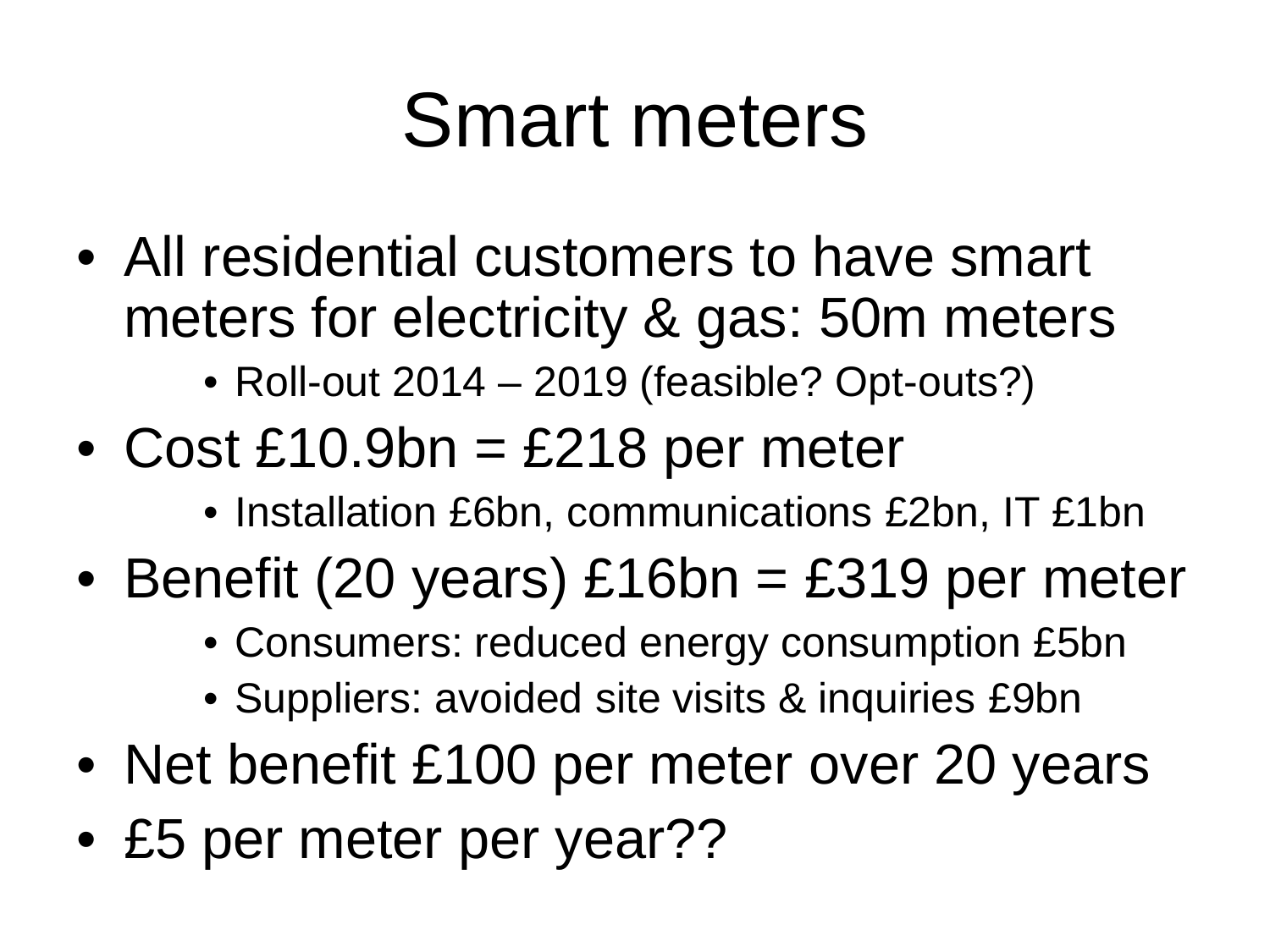#### The new role of Government

- Government will be responsible for setting out the policy approach and objectives, and for taking final decisions on key rules & parameters.
- Government will set out and periodically revise a delivery plan with advice from System Operator.
	- This delivery plan will contain a vision and objectives, enduring design elements that will last the life of the delivery plan, and design elements that will need to be more frequently revised.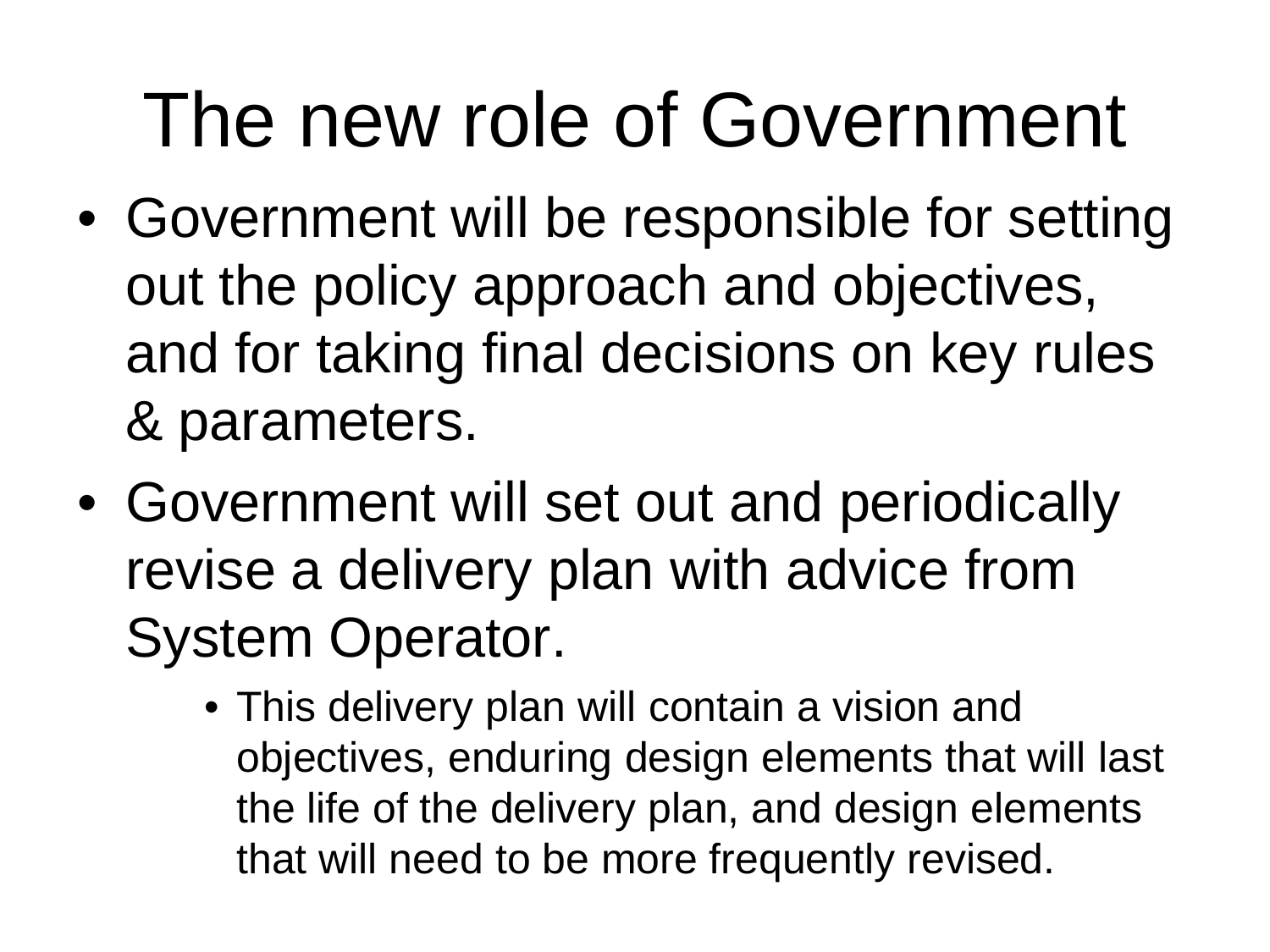## Govt economic case for EMR

- Slight bill increase in short & medium term
	- compared to cost of continuing low-carbon support incl. Carbon Price Floor & Renewables Obligation
- Existing policies: increase in household electricity bills £200 by 2030 (£485 ↑ £682)
- With Electricity Market Reform: increase limited to £160, saving  $£40 = 6\%$  in 2030
	- Saving 4% for period 2025-2030
	- Saving £6-10 (1-2%) for period to 2030 as a whole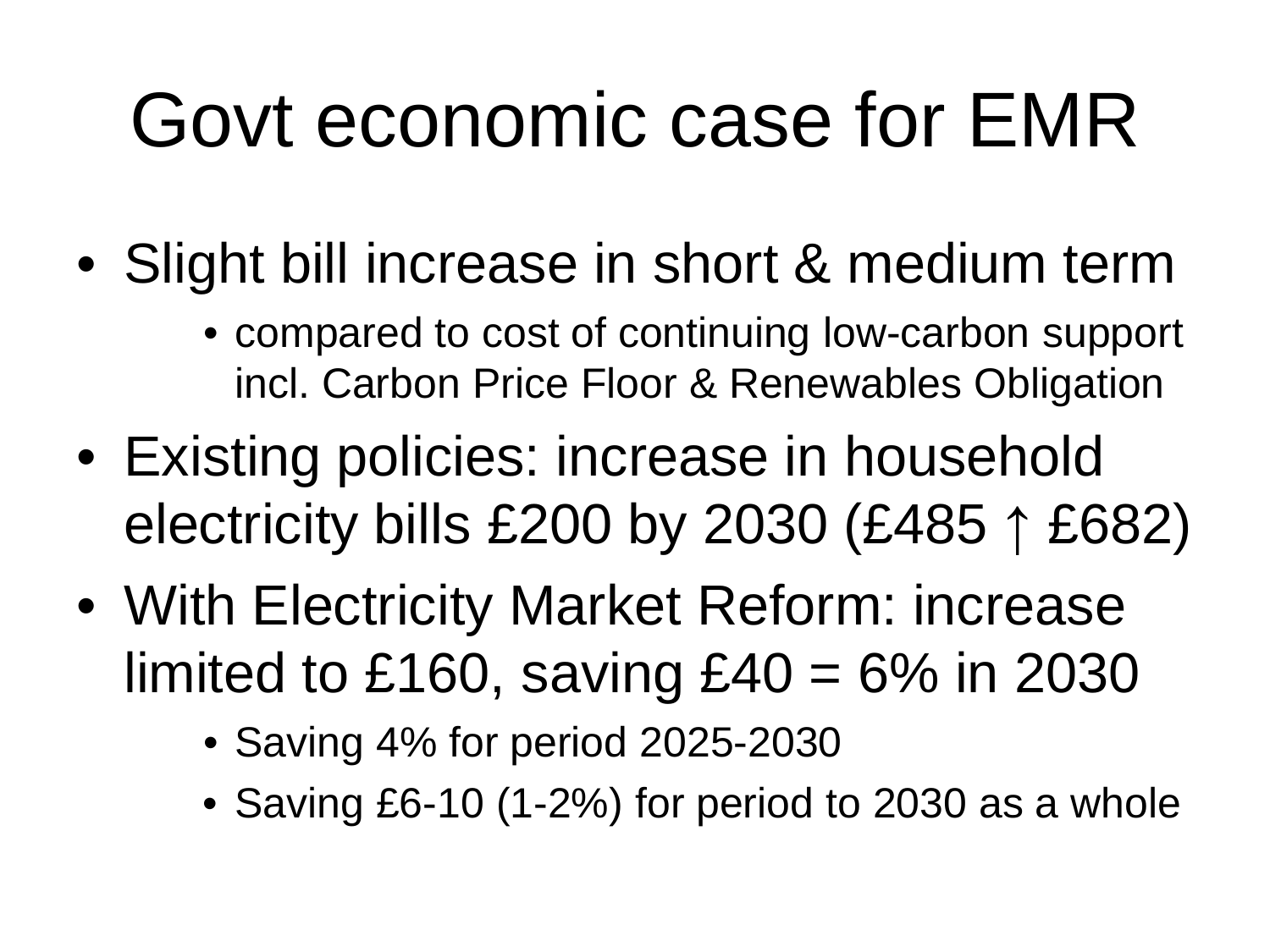### Some are sceptical

- Cost of renewables: 6% lower elec bill?
	- Depends critically on energy efficiency & lower usage
	- Equivalent 27% increase if all costs included in price
	- EU ETS £9/tCO2 now but offshore wind costs £300
- Carbon price £9 now, target £16 in 2013
	- But investment needs £25 (£50 if no contracts)
- Cost and feasibility of long-term contracts?
	- How will capacity mechanism work & what impact?
- Will customers accept prices? Poor hit more
- What about shale gas? Affects value of EMR
	- PolExch: £11bn cheaper than market or £18bn dearer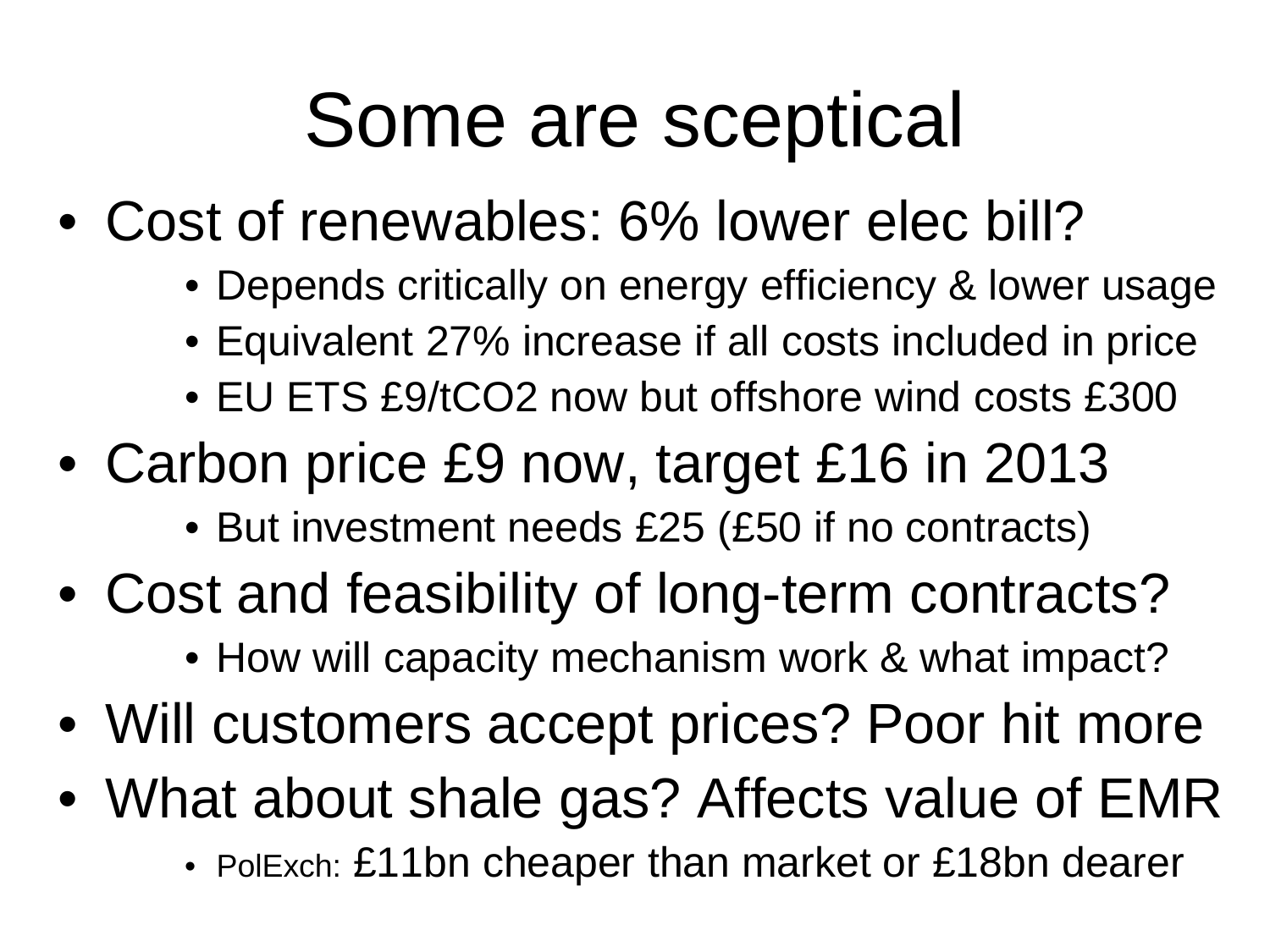# Ofgem's RPI-X@20 review

- Ofgem's review of network regulation
- RPI-X incentive regulation has been a great success over last 20 years
	- Lower prices, more investment, better service quality
- But is it appropriate for future conditions?
	- Low carbon, renewables, new smarter technologies
- Ofgem's answer: No
- But how to set price controls if future investment and output needs unknown?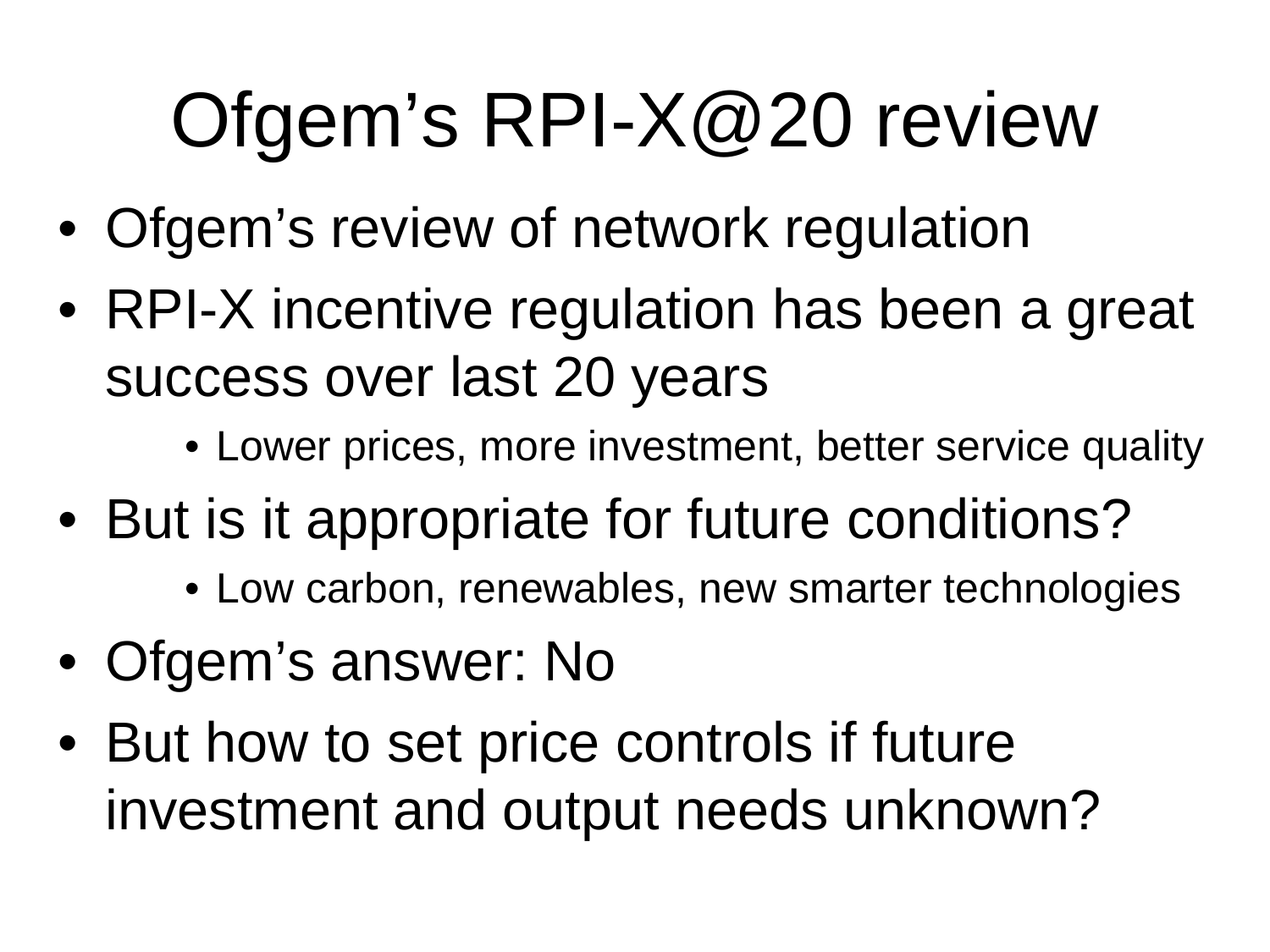# Ofgem's solution

- Ofgem's approach for 2013 onwards: RIIO
	- **R**evenue set for **I**ncentives, **I**nnovation & **O**utputs
	- "a new way to regulate energy networks"
	- Regulator will set Outputs reflecting enhanced engagement with customers, with incentives for timely & efficient delivery & for innovation
- Fast track reviews for well-prepared plans
- Is this negotiated settlement? No.
	- Ofgem: Regulator can't leave choice of Outputs to customers - they don't represent future customers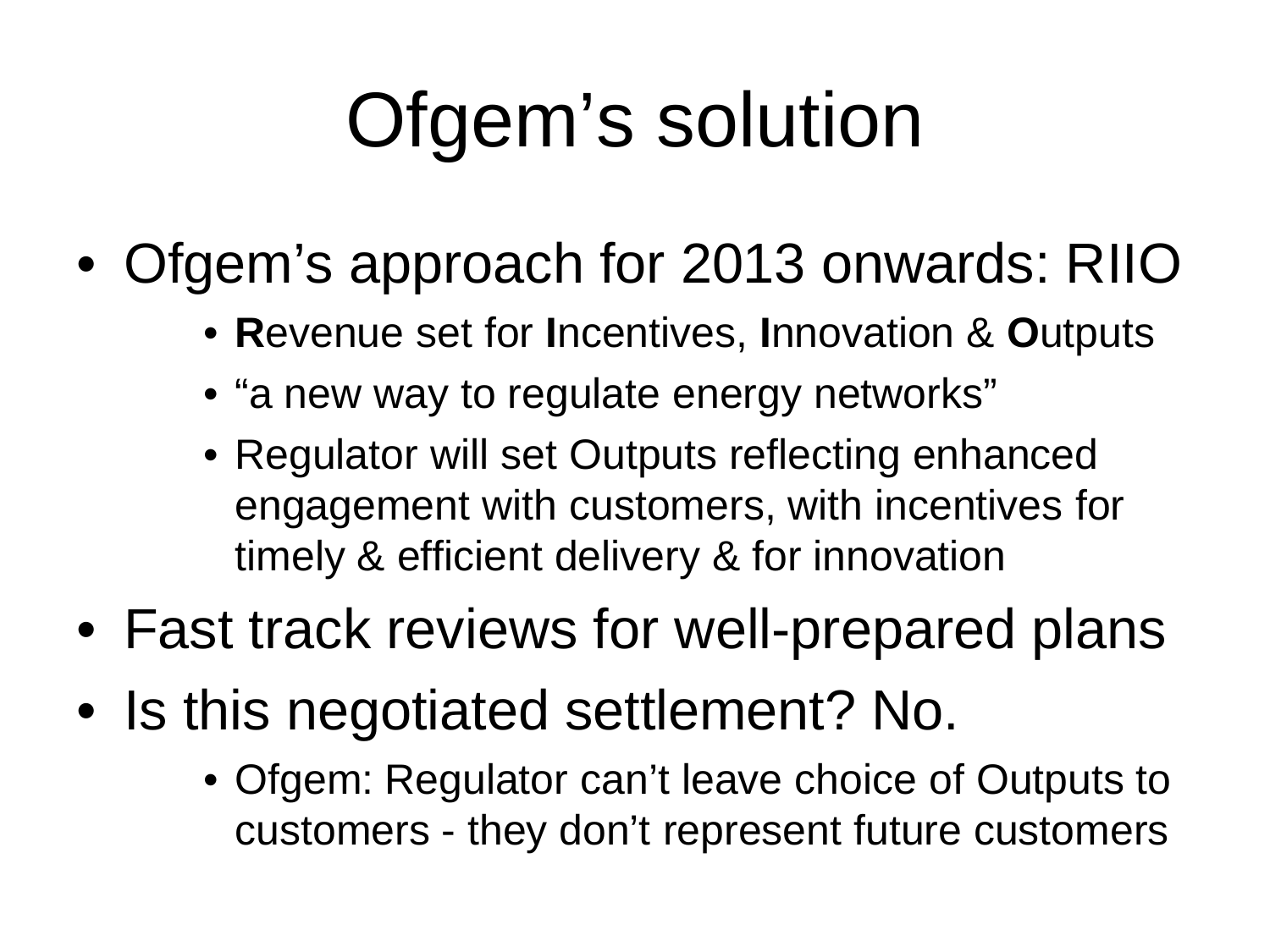#### Fast track Scots transmission

- 8 year business plans, 2 companies
- Outputs & incentives financial & reputational
	- Safety, reliability, availability, customer satisfaction, connections, environment, new investment
	- Penalties for late/non-delivery capped at 10% of rev
- Small scale innovation stimulus
	- 0.5-0.75% allowed revenue, & extra funding possible
- A list of uncertainty mechanisms
	- Including 50% sharing of capex over/underspend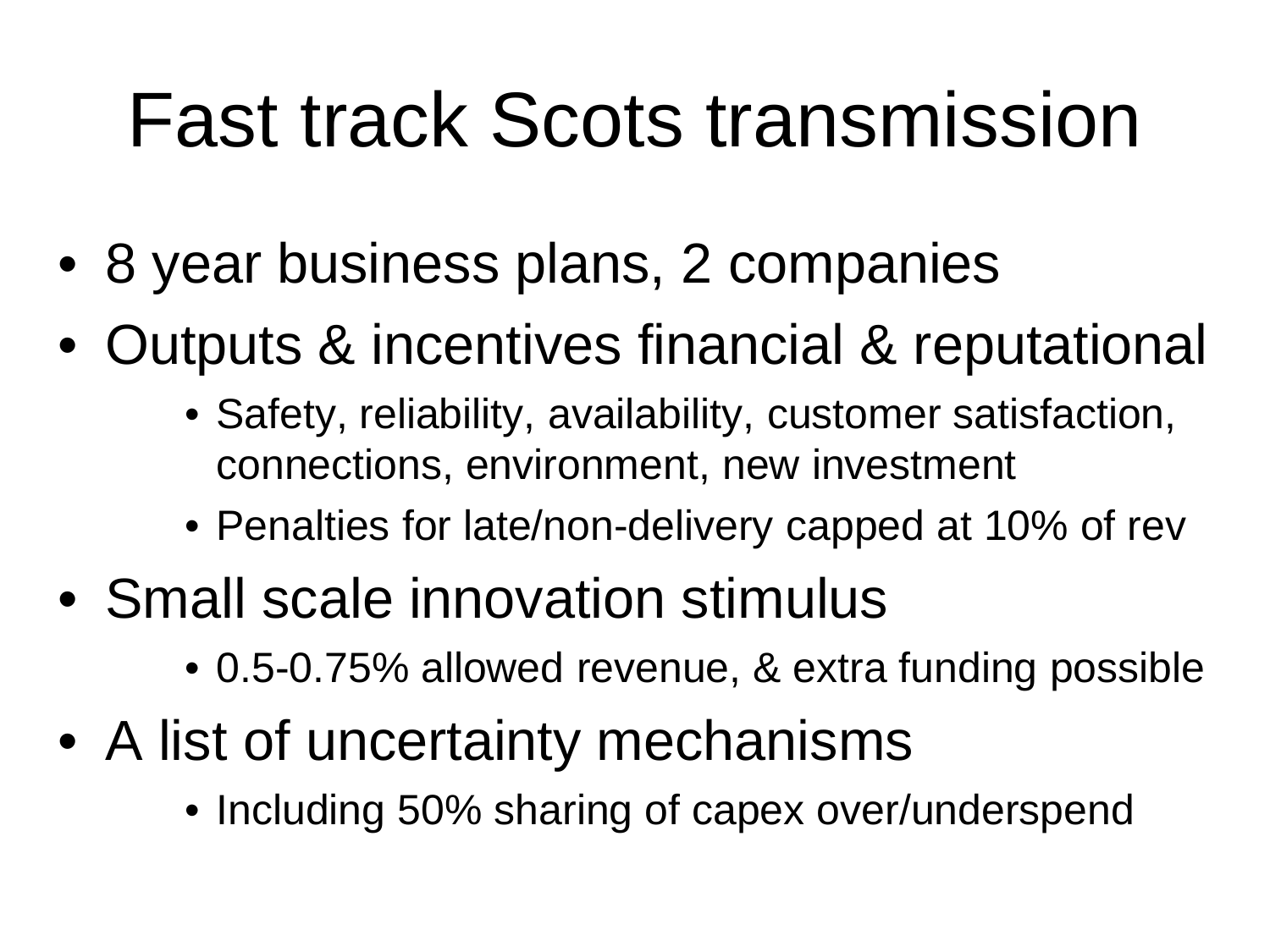## Customer engagement

- Price control process faster, and controls more flexible & incentive-based
- Scots companies more geared to views of customers/stakeholders than before
	- But mainly plans for future engagement
	- Emphasis on explaining not negotiating
- Will Ofgem be able to negotiate & monitor contract in customers' interests as effectively as commercial parties would?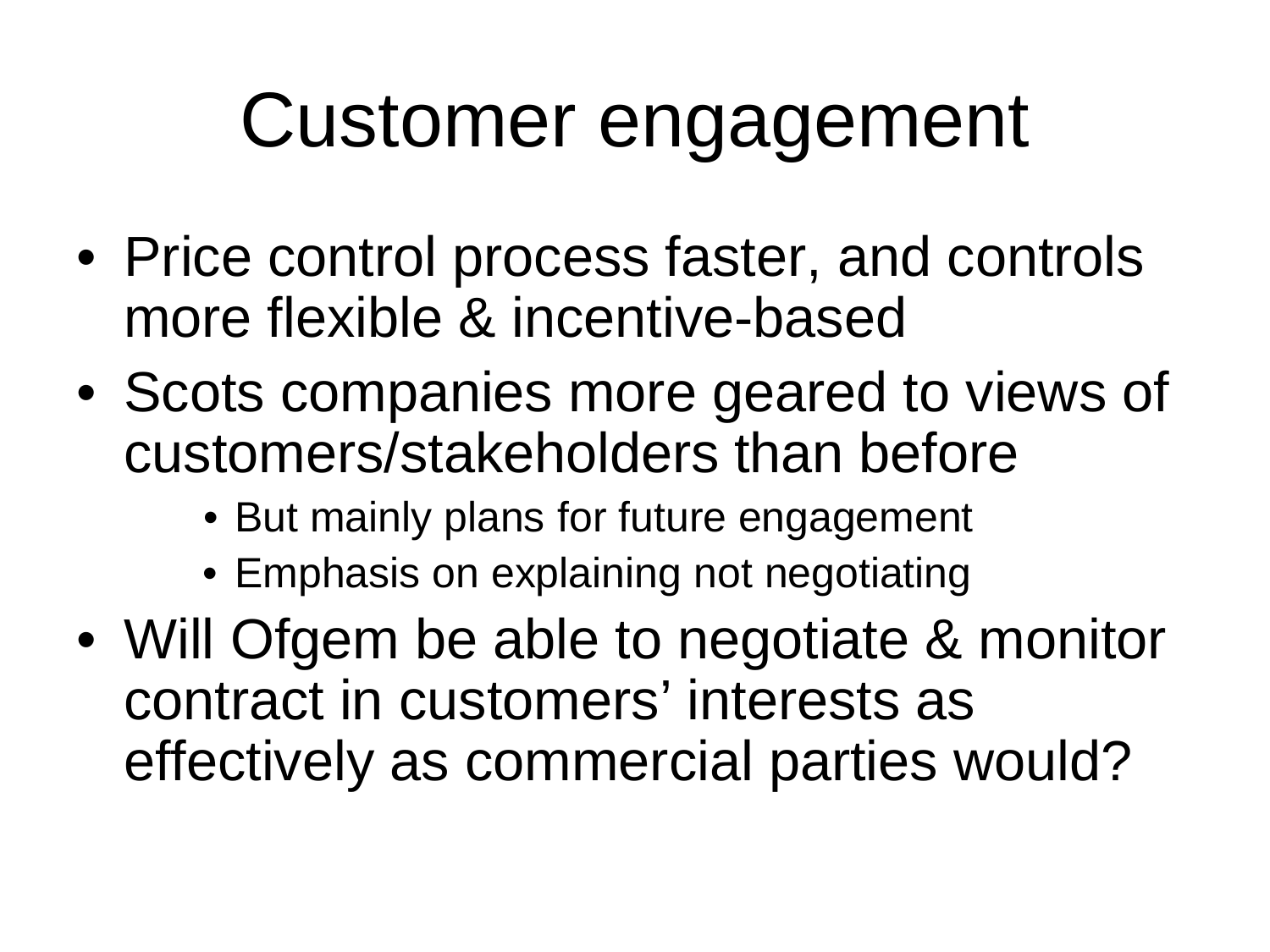# **Liquidity**

- GB liquidity has varied over time, not as high as some other markets
	- Vertical integration so less need to trade?
	- Poor liquidity hinders new entry of small generators (including intermittent) and retailers
	- Harder to index Feed-in Tariffs for renewables

#### • Ofgem: Big 6 must auction 25% generation

- Big 6 generators beginning to auction day ahead
- Day-ahead volumes up 5 fold Sept-Dec 2011
- But not yet medium-term & shaped products
- Not yet reference price for forward markets
- Useful or belated? How important to entry?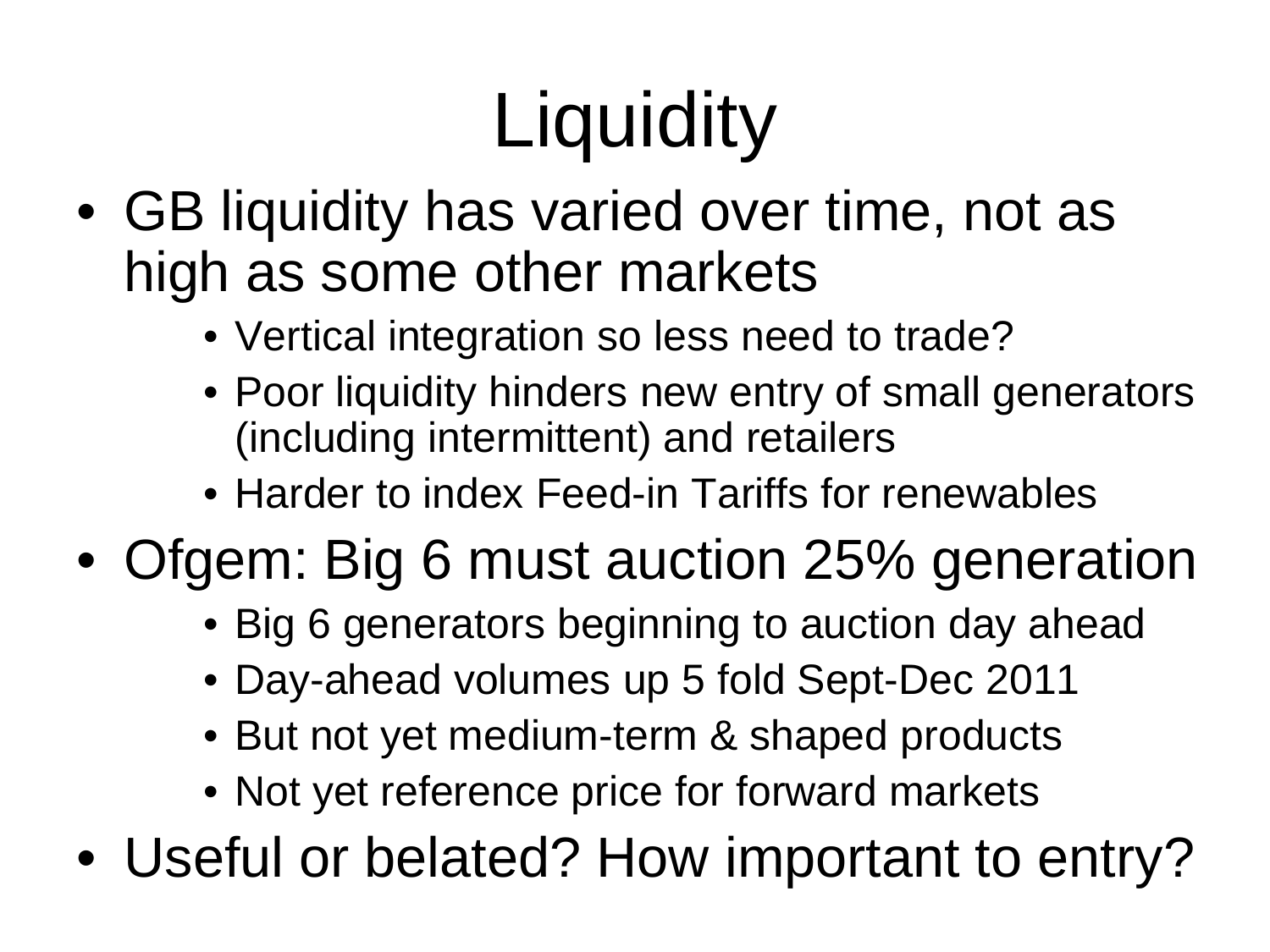#### Transmission access

- Renewables have exacerbated old issue
- Traditional policy: invest then connect
	- i.e. build transmission before allowing generators access
- Ofgem/industry standoff trans capacity auctions
- Govt: connect and manage regime 2010
	- Connect after limited time for construction
	- SO's job to manage any transmission constraints
	- Connection times reduced for 69 large projects by ave 6 yrs
	- But growing constraint payments, socialised over all
- Ofgem Project Transmit: suitable for low-carbon?
	- Socialise transmission charges too? (Scots like it)
	- Or refined locational charges with discount for wind?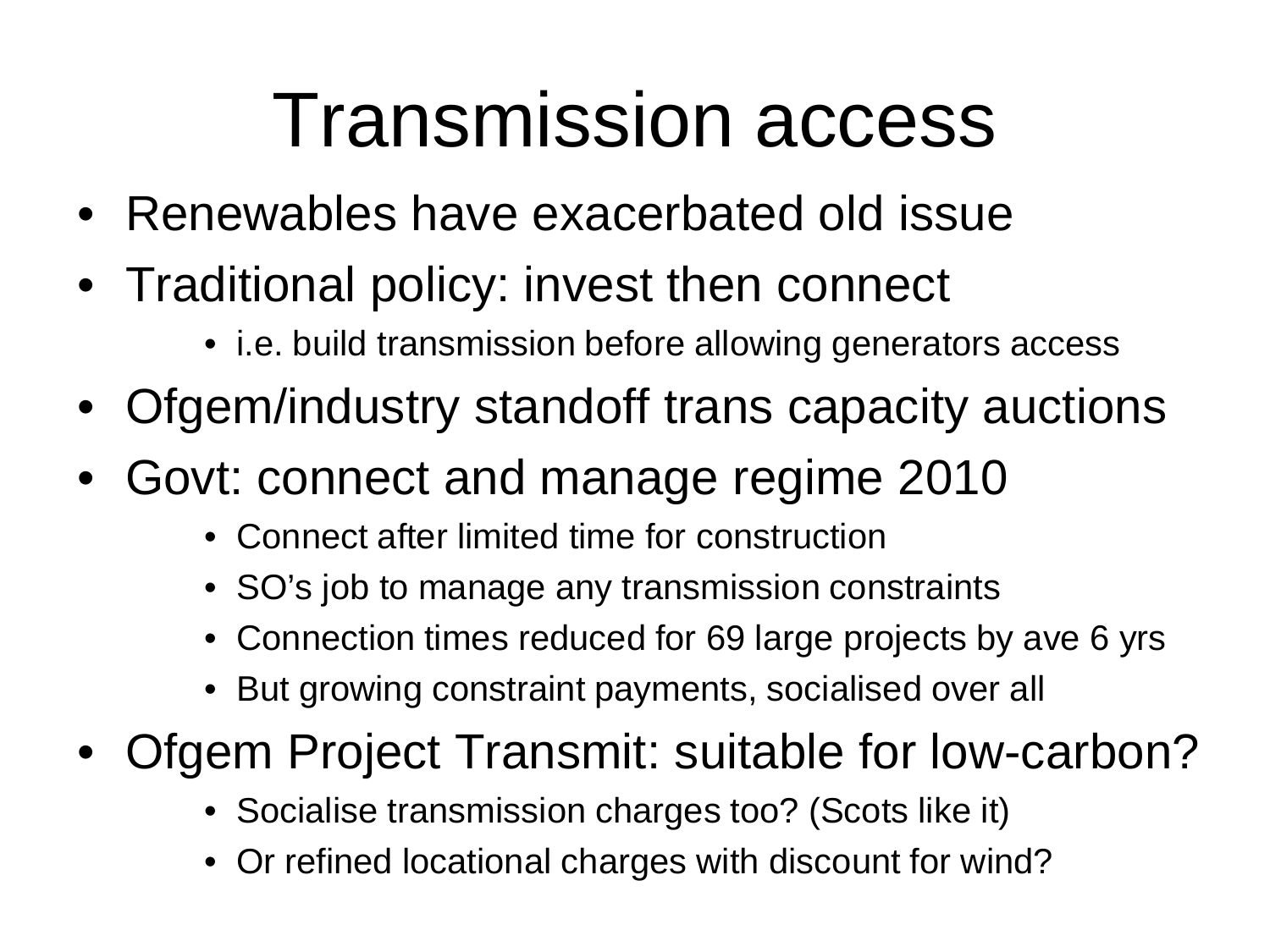## Retail competition

- GB retail market works better than most others
- But Ofgem concerned: too little switching
	- Higher (10-15%) prices to sticky (less active) customers
	- Customers would engage more effectively if it were easier to compare tariffs – an attempt to "nudge" customers
- Proposal: limit retailers to only 1 standard tariff per payment method and Ofgem will set a common monthly fixed charge for all retailers
- But useful tariff innovations would be banned
	- Zero fixed charges, online & dual fuel discounts, green tariffs
- Higher regulatory costs paid by customers
- Pricing would again be politicised